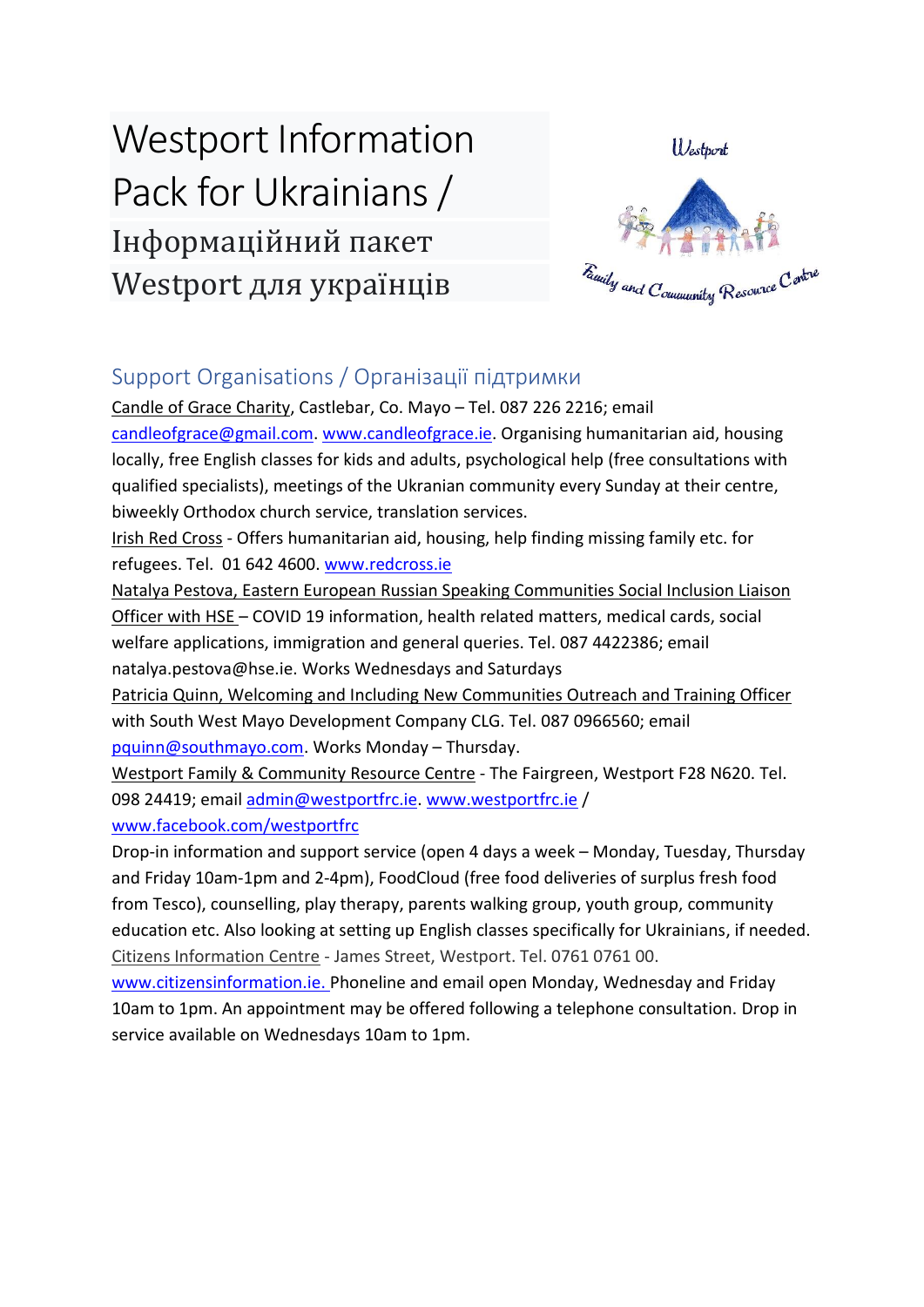## Useful information / Корисна інформація

Coming to Ireland from Ukraine:

[https://www.citizensinformation.ie/en/moving\\_country/asylum\\_seekers\\_and\\_refugees/the](https://www.citizensinformation.ie/en/moving_country/asylum_seekers_and_refugees/the_asylum_process_in_ireland/coming_to_ireland_from_ukraine.html) asylum process in ireland/coming to ireland from ukraine.html

Ireland's response to the situation in Ukraine: [www.gov.ie/en/campaigns/bc537-irelands](http://www.gov.ie/en/campaigns/bc537-irelands-response-to-the-situation-in-ukraine/)[response-to-the-situation-in-ukraine/](http://www.gov.ie/en/campaigns/bc537-irelands-response-to-the-situation-in-ukraine/)

Arriving in Ireland: [www.gov.ie/en/publication/c8e83-arriving-in-ireland/](http://www.gov.ie/en/publication/c8e83-arriving-in-ireland/)

Accommodation: [www.gov.ie/en/publication/62512-accommodation/](http://www.gov.ie/en/publication/62512-accommodation/)

Social Welfare supports for those arriving from Ukraine under the EU Temporary Protection

Directive: [www.gov.ie/en/publication/abf3e-social-welfare-supports-for-ukrainian-citizens-](http://www.gov.ie/en/publication/abf3e-social-welfare-supports-for-ukrainian-citizens-arriving-in-ireland-under-the-temporary-protection-directive/)

[arriving-in-ireland-under-the-temporary-protection-directive/](http://www.gov.ie/en/publication/abf3e-social-welfare-supports-for-ukrainian-citizens-arriving-in-ireland-under-the-temporary-protection-directive/)

'Ukrainians in Ireland / Українці в Ірландії' Facebook group:

[www.facebook.com/groups/Ukrainians.in.Ireland/permalink/4976086459094178](http://www.facebook.com/groups/Ukrainians.in.Ireland/permalink/4976086459094178)

'Help Ukrainians in Ireland/ Допомога українцям в Ірландії' Facebook group: [www.facebook.com/groups/379406900679082](http://www.facebook.com/groups/379406900679082)

Information on moving to Ireland:

[www.citizensinformation.ie/en/moving\\_country/moving\\_to\\_ireland/](http://www.citizensinformation.ie/en/moving_country/moving_to_ireland/)

Irish Red Cross Ukrainian Crisis information: [www.redcross.ie/wp-](http://www.redcross.ie/wp-content/uploads/2022/03/FAQs-Ukraine-Crisis.pdf)

[content/uploads/2022/03/FAQs-Ukraine-Crisis.pdf](http://www.redcross.ie/wp-content/uploads/2022/03/FAQs-Ukraine-Crisis.pdf)

Irish Refugee Council: [www.irishrefugeecouncil.ie/Pages/Category/ukraine-response](http://www.irishrefugeecouncil.ie/Pages/Category/ukraine-response)

Migrant Rights Centre - Helpline Service open Monday to Friday 10am – 1pm and 2pm – 4.30pm.

'What it means to be Ukrainian' Blog from Daria Blackwell, a Ukrainian-American-Irish sailor and author who lives in Westport: [https://beingukrainian.blogspot.com/2022/03/process](https://beingukrainian.blogspot.com/2022/03/process-for-integrating-ukrainian.html)[for-integrating-ukrainian.html](https://beingukrainian.blogspot.com/2022/03/process-for-integrating-ukrainian.html)

'Westport, Co Mayo, Ireland' Facebook group: [www.facebook.com/groups/59452963205](http://www.facebook.com/groups/59452963205) 'Ask and We Will Answer' Westport based Facebook group: [www.facebook.com/groups/1515170191841661](http://www.facebook.com/groups/1515170191841661)

## General Services / Загальні послуги

Westport Garda (Police) Station - The Fairgreen, Westport. Tel. 098 25555. [www.garda.ie](http://www.garda.ie/) Westport Post Office - The Mall, Westport. Tel. 098 25475. [www.anpost.ie](http://www.anpost.ie/)  Westport Library - The Crescent, Westport. Tel. 098 25747. [www.mayolibrary.ie/Westport](http://www.mayolibrary.ie/en/FindABranch/Westport/) Westport Civic Offices (inc. Housing Office) - Altamont Street, Westport. Tel. 098 50400. [www.mayo.ie](http://www.mayo.ie/)

Westport Intreo (Social Welfare) Office - James St, Cahernamart, Westport, Co. Mayo, F28 KD74. Tel. 0818 405 060. [www.welfare.ie](http://www.welfare.ie/)

Mayo Local Employment Service - James St, Westport (beside the Clew Bay Hotel). Tel. 098 28583. Can help with job seeking, writing CVs etc.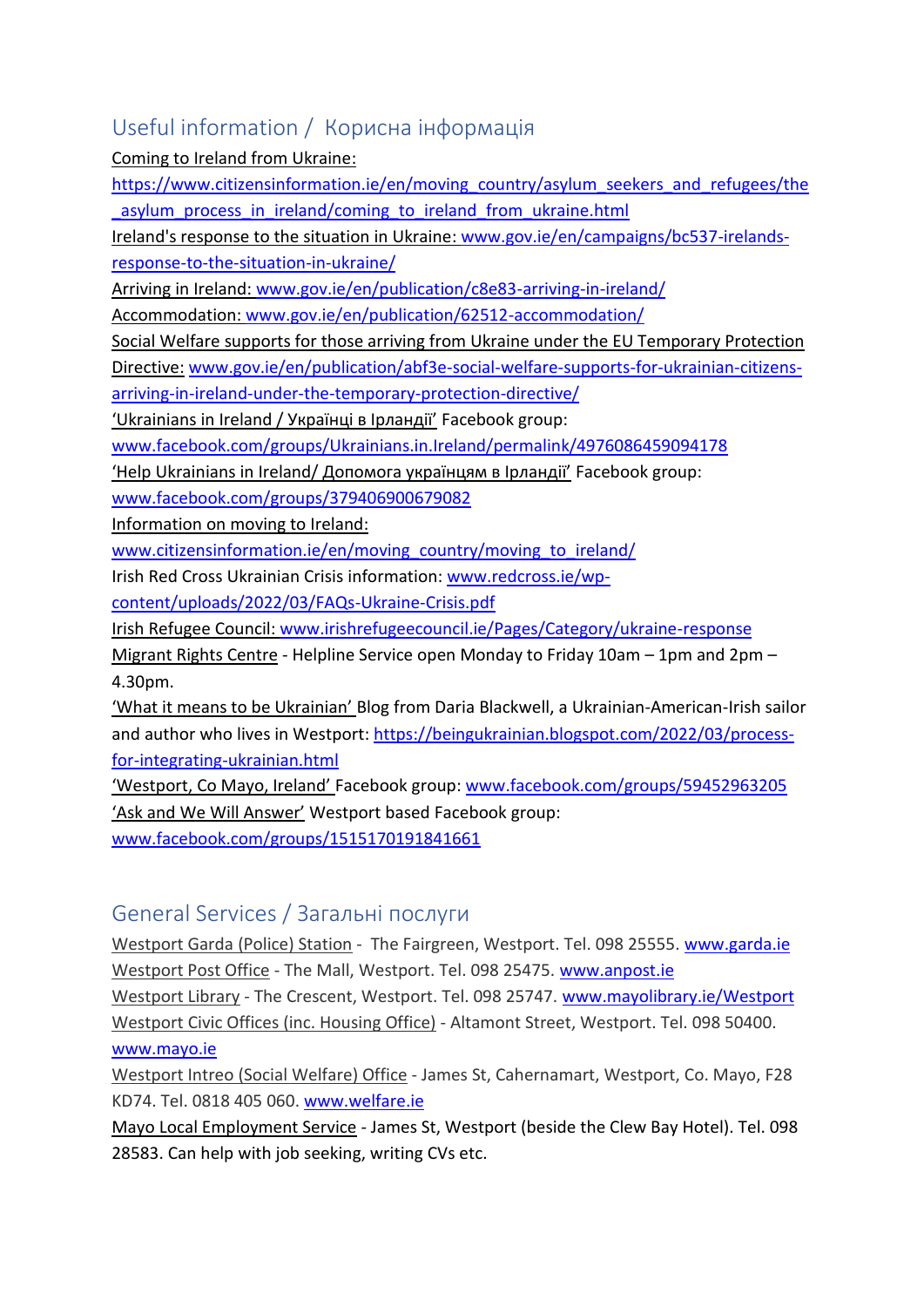Society of St. Vincent De Paul - Tel. 098 28825 / 087 9934960; email westportsvp@eircom.net. [www.svp.ie.](http://www.svp.ie/) Offers financial help / vouchers / food to those experiencing poverty.

# Education / Освіта

#### Preschools / Дошкільні заклади

- 1. McConville Park Community Preschool Reekview Terrace, Westport. Tel. 086 0670650.
- 2. Bright Beginnings Childcare Centre (creche and preschool) Castlebar Rd., Westport. Tel. 085 1257604; email brightbeginningswestport@gmail.com.
- 3. The Little Way Montessori Upper Quay, Westport. Tel. 098 28941.
- 4. Tir na N'Og Montessori The Grove, Mill Street, Westport. Tel. 087 2316704.
- 5. An Scoil Beag Montessori The Quay School and Woodland Park, The Quay, Westport. Tel. 098 28303.
- 6. Woodland Park Preschool Scoil Phádraig and Castlebar Rd., Westport. Tel. 087 1185643.
- 7. Smarties Montessori The Old School House, Fahy. Tel. 098 41065 / 087 7802612.
- 8. Naíonra Céimeanna Beaga Preschool Gaelscoil na Cruaiche, Golf Course Road. Westport. Tel. 094 9038401.
- 9. Aughagower Community Preschool & Afterschool The Old School House, Aughagower. Tel. 085 1210763.
- 10. Killawalla Playschool Killawalla. Tel. 086 2418226.
- 11. Carrakennedy Community Childcare Carrakennedy. Tel. 087 7782874.
- 12. Stepping Stones Montessori, Main St., Newport. Tel. 087 634 3467.
- 13. Louisburgh Childcare, Cairde Caher Ard, Caher, Louisburgh. 098 23655.
- 14. Killeen Community Playgroup, Killeeen Community Centre, Killeen, Louisburgh. Tel. 68660.

Primary Schools (N.S. = National School) / Початкові школи

- 1. Scoil Phadraig N.S., Newport Road., Westport. Catholic. Tel. 098 26027.
- [www.scoilphadraig.ie](http://www.scoilphadraig.ie/)

2. Gaelscoil na Cruaiche, Golf Course Rd, Westport. Catholic Gaelscoil. Tel. 098 28121. [www.gaelscoilnacruaiche.com](http://www.gaelscoilnacruaiche.com/)

3. The Quay National School (St. Colmcilles), Westport. Catholic. Tel. 098 26829. [www.quayschool.ie](http://www.quayschool.ie/)

4. Holy Trinity National School, Newport Rd., Westport. Church of Ireland. Tel. 098 27216. [www.holytrinityns.com](http://www.holytrinityns.com/)

5. Westport Educate Together N.S., Westport Woods Hotel, Quay Rd., Westport. Multidenominational. (New school - currently up to  $1<sup>st</sup>$  class only). Tel. 086 142 2822. [www.westportetns.ie](http://www.westportetns.ie/)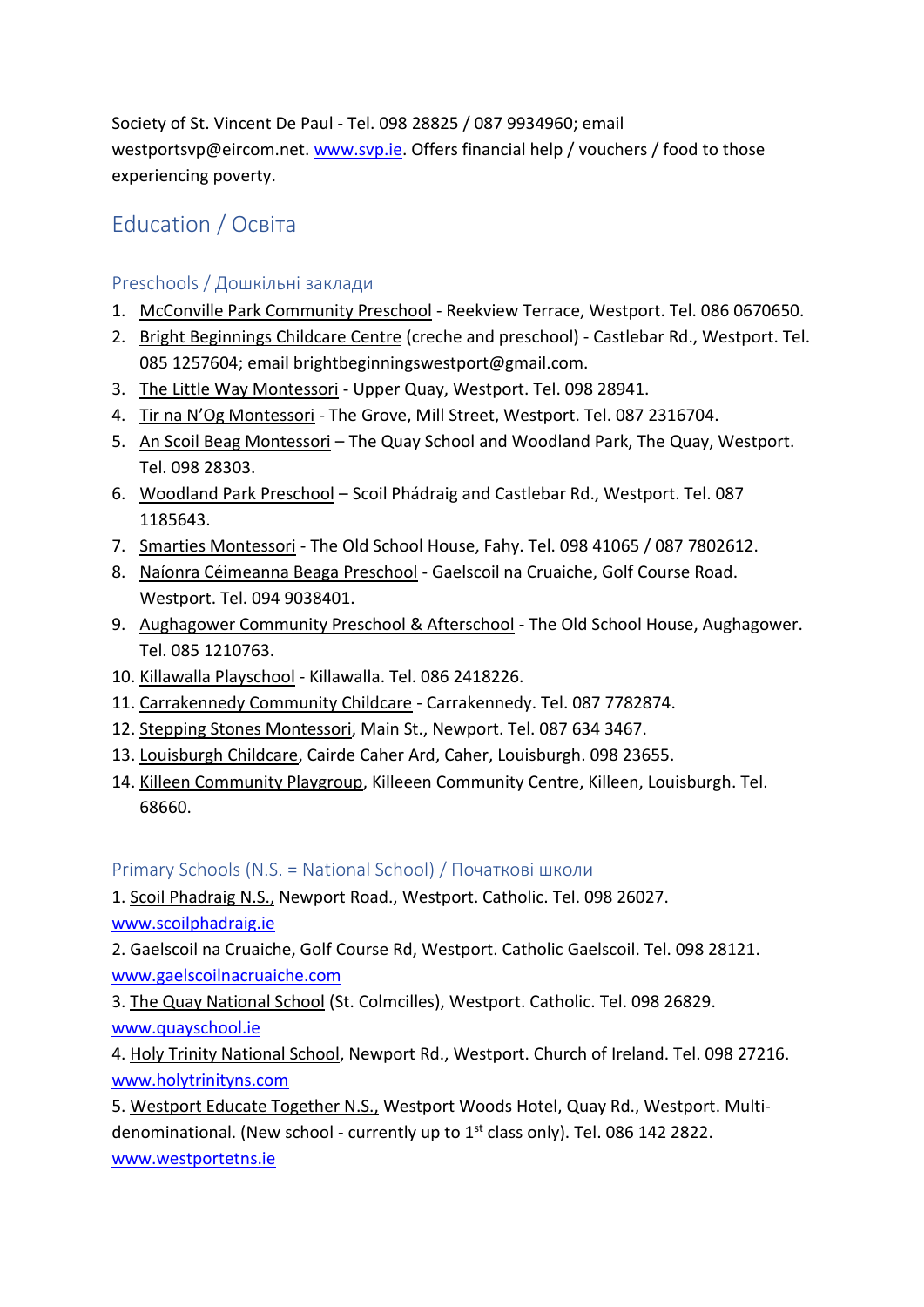6. Lankill N.S., Lankill, Westport. Catholic. Tel. 098 21272. [www.lankillns.ie](http://www.lankillns.ie/)

7. St. Josephs N.S., Brackloon, Westport. Catholic. Tel. 098 21902. [www.brackloonns.ie](http://www.brackloonns.ie/)

8. Knockrooskey N.S. (St. Joseph's), Aghagower, Westport. Has an autism unit. Catholic. Tel. 098 35276. [www.knockrooskeyns.ie](http://www.knockrooskeyns.ie/)

9. Myna (St. Brendans) National School, Kilmeena, Westport. Catholic. Tel. 098 41361. [www.stbrendans.ie](http://www.stbrendans.ie/)

10. Fahy N.S., Fahy, Westport. Catholic. Tel. 098 41531. [www.fahyns.ie](http://www.fahyns.ie/)

11. Cogaula N.S., Coguala, Westport. Catholic. Tel. 098 26109.

12. Carrowholly N.S., Carrowholly, Westport. Catholic. Tel. 098 39213. [www.carrowhollyns.ie](http://www.carrowhollyns.ie/)

13. Carrakennedy N.S., Cushlough, Westport. Catholic. Tel. 098 21442. [www.carrakennedyns.com](http://www.carrakennedyns.com/)

14. Murrisk (St Augustine's) N.S., Meermihil, Murrisk, Westport. Catholic. Tel. 098 64878. [www.murriskns.ie](http://www.murriskns.ie/)

- 15. Drummin N.S., Drummin, Westport. Catholic. Tel. 098 21446. [www.drumminns.ie](http://www.drumminns.ie/)
- 16. Killawalla N.S., Killawalla, Westport. Catholic. Tel. 098 35206. [www.killawallaschool.ie](http://www.killawallaschool.ie/)
- 17. Lecanvey N.S., Lecanvey, Westport. Catholic. Tel. 098 64957. [www.lecanveyns.net](http://www.lecanveyns.net/)
- 18. Newport N.S., Barrickhill, Newport. Catholic. Tel. 098 41442. [www.newportns.ie](http://www.newportns.ie/)
- 19. Cloondaff N.S., Glenhest, Newport. Catholic. 098 41917. [www.cloondaffns.ie](http://www.cloondaffns.ie/)
- 20. Cuilmore N.S., Derrycontoort West, Newport. Catholic. Tel. 098 41890.

[www.cuilmorens.ie](http://www.cuilmorens.ie/)

21. Mulranny N.S., Mulranny. Catholic. Tel. 098 36283.

[www.mulrannynationalschool.scoilnet.ie](http://www.mulrannynationalschool.scoilnet.ie/)

22. Louisburgh N.S., Tooreen, Louisburgh. Catholic. 098 66300. [www.louisburghns.ie](http://www.louisburghns.ie/)

23. Killeen N.S., Killeen, Louisburgh. Catholic. 098 68651[. www.killeenns.com](http://www.killeenns.com/)

#### Secondary Schools / Середні школи

1. Rice College, Castlebar Road, Westport. For boys. Catholic. 460 pupils. Tel. 098 25698. [www.ricecollegewestport.ie](http://www.ricecollegewestport.ie/)

2. Sacred Heart School, Castlebar Road, Westport. For girls. Catholic. 544 pupils. 098 26268. [www.shswestport.ie](http://www.shswestport.ie/)

3. Sancta Maria College, Louisburgh. Co-ed (for both boys and girls). Catholic. 481 pupils (approx. 150 coming from Westport). Private bus available from Westport at a cost of approx. €750 per year. Tel. 098 66342. [www.sanctamaria.ie](http://www.sanctamaria.ie/)

4. Coláiste Mhuire, Tourmakeady. Gaelscoil (Irish speaking). Co-ed. Catholic. 161 pupils (approx. 60 attending from Westport). Private bus available from Westport.Tel. 094 954 4107. [www.colaistemuire.eu/en/](http://www.colaistemuire.eu/en/)

5. Youthreach, Neale Rd., Ballinrobe. Co-ed. Junior Cert and Leaving Cert Applied only. May be more suitable for older teens as they could avoid sitting the Leaving Cert exams. Free bus available from Westport. Tel. 094 954 1117. [www.youthreachballinrobe.net.](http://www.youthreachballinrobe.net/)

There is no co-ed or multi-denominational secondary school in Westport.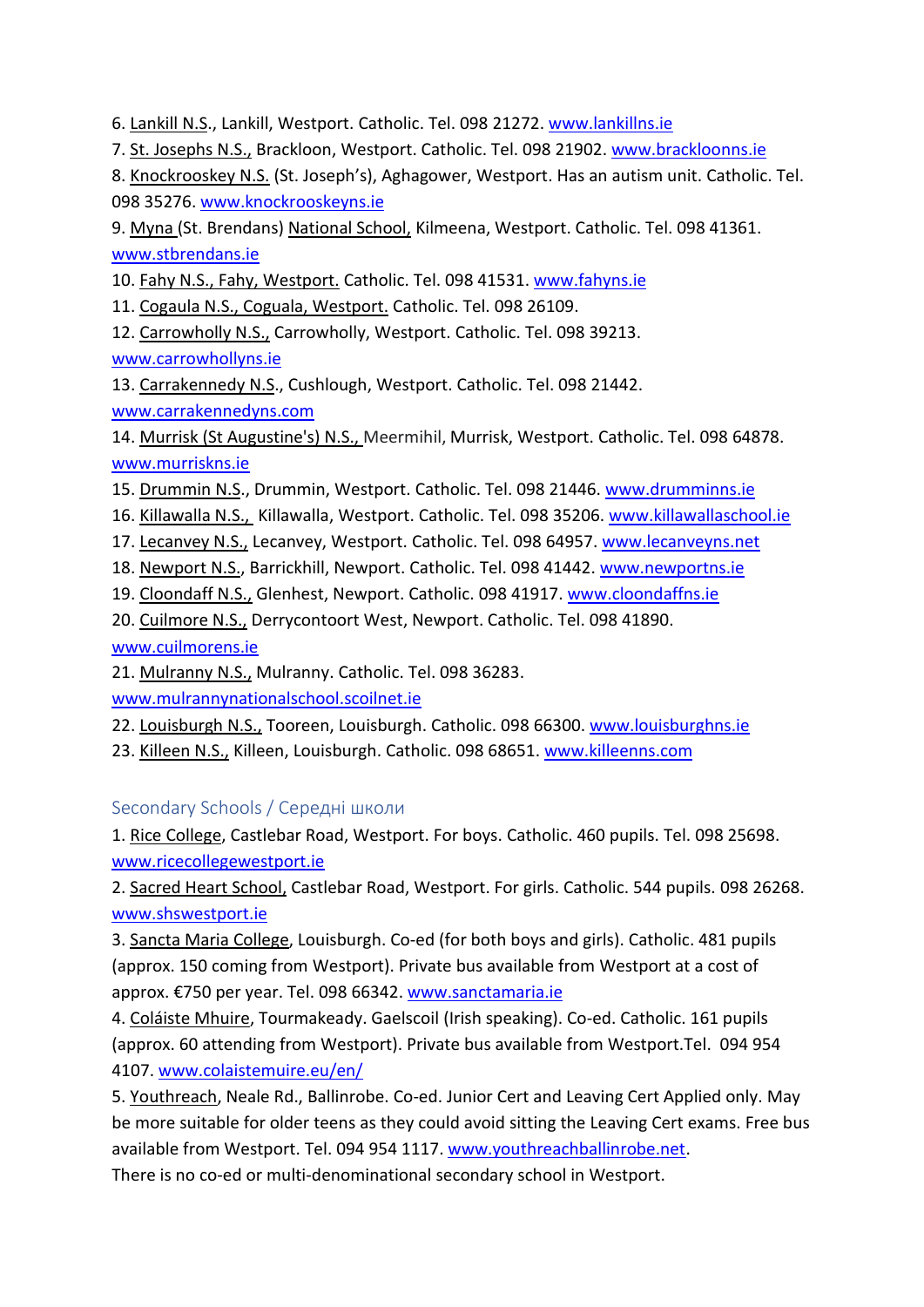### Adult Education / Освіта дорослих

Westport College of Further Education - Newport Road, Westport. Tel. 098 25241; email admin@westportcfe.ie[. www.westportcfe.ie](http://www.westportcfe.ie/)

Mayo ETB Further Education Services - Further Education Centre, Newport Road, Westport. Tel. 098 56342. [www.mayovec.ie.](http://www.mayovec.ie/) Offers literacy and English classes.

## Health / Здоров'я

You will be able to get the same healthcare services as people who live in Ireland. The HSE (Health Service Executive) is Ireland's public healthcare service.

Healthcare services for Ukrainian nationals in Ireland:

<https://www2.hse.ie/services/healthcare-in-ireland/ukrainian-refugees.html>

#### GPs / лікарів

Reek View Clinic, Westport Primary Care Centre, Tubber Hill, Westport, Mayo. 098 27865. West Coast Medical, Westport Primary Care Centre, Tubber Hill, Westport, Mayo. Tel. 098 70333.

Clew Bay Family Practice, Westport Primary Care Centre, Tubber Hill, Westport, Mayo. Tel. 098 37019.

Westport Medical Clinic, Market Lane, Westport, Mayo. Tel. 098 27500.

Grove Medical Centre, Mill Street, Westport, Mayo. Tel. 098 27666

Louisburgh Medical Practice, Chapel St, Clooncarrabaun, Louisburgh. Tel. 098 66168.

Newport Health Centre, Newport Health Centre, Meddlicott St., Carrowbaun, Newport. Tel. 098 41256.

\* It is very difficult to find a local GP accepting new patients, so you may have to apply for GP Allocation, which is only available if you are entitled to a medical card. Support organisations can help you with this.

Medical Cards / GP Visit Cards – There is a simplified process for Ukrainians:

[https://www2.hse.ie/services/healthcare-in-ireland/ukrainian-refugees.html](https://eur06.safelinks.protection.outlook.com/?url=https%3A%2F%2Fscanner.topsec.com%2F%3Fd%3D2104%26r%3Dshow%26t%3D2df8eaf7445e12419c471a0f5108cf69158ee4a6%26u%3Dhttps%253A%252F%252Fwww2.hse.ie%252Fservices%252Fhealthcare-in-ireland%252Fukrainian-refugees.html&data=04%7C01%7Ccoordinator%40westportfrc.ie%7Ccf52813a56a745a6b11108da127da059%7C967acbc2ed884a3b891d1c2426c11e07%7C0%7C0%7C637842628025093381%7CUnknown%7CTWFpbGZsb3d8eyJWIjoiMC4wLjAwMDAiLCJQIjoiV2luMzIiLCJBTiI6Ik1haWwiLCJXVCI6Mn0%3D%7C3000&sdata=YidutTS6i%2FEdFyYKx7fDX29njkEm%2FxORnTXQz4K7cx8%3D&reserved=0)

Public Health Nurses - Westport Primary Care Centre, Tubber Hill, Westport. Tel. 098 44000. Westdoc Out of Hours GP Service (covers Westport, Louisburgh, Newport and Mulranny) - Crannóg House, Quay Road, Westport. Tel. 0818 360 000. If you haven't got a GP yet, you can attend here if you need to.

Mayo General Hospital - Castlebar, Co. Mayo. Tel. 094 9021733.

Mayo Mental Health Association - 2 New Antrim Street, Castlebar, Co. Mayo. Tel. 094 90 38148. [www.mentalhealthmayo.ie](http://www.mentalhealthmayo.ie/)

HSE Info Line - 1850 24 1850. [www.hse.ie](http://www.hse.ie/)

#### Dentists / Стоматологи

Dr. Rosemary Smith - 11 Cois Abhainn, Ballinrobe Rd, Westport. Tel. 098 24788; email [reception@drrosemarysmith.com.](mailto:reception@drrosemarysmith.com)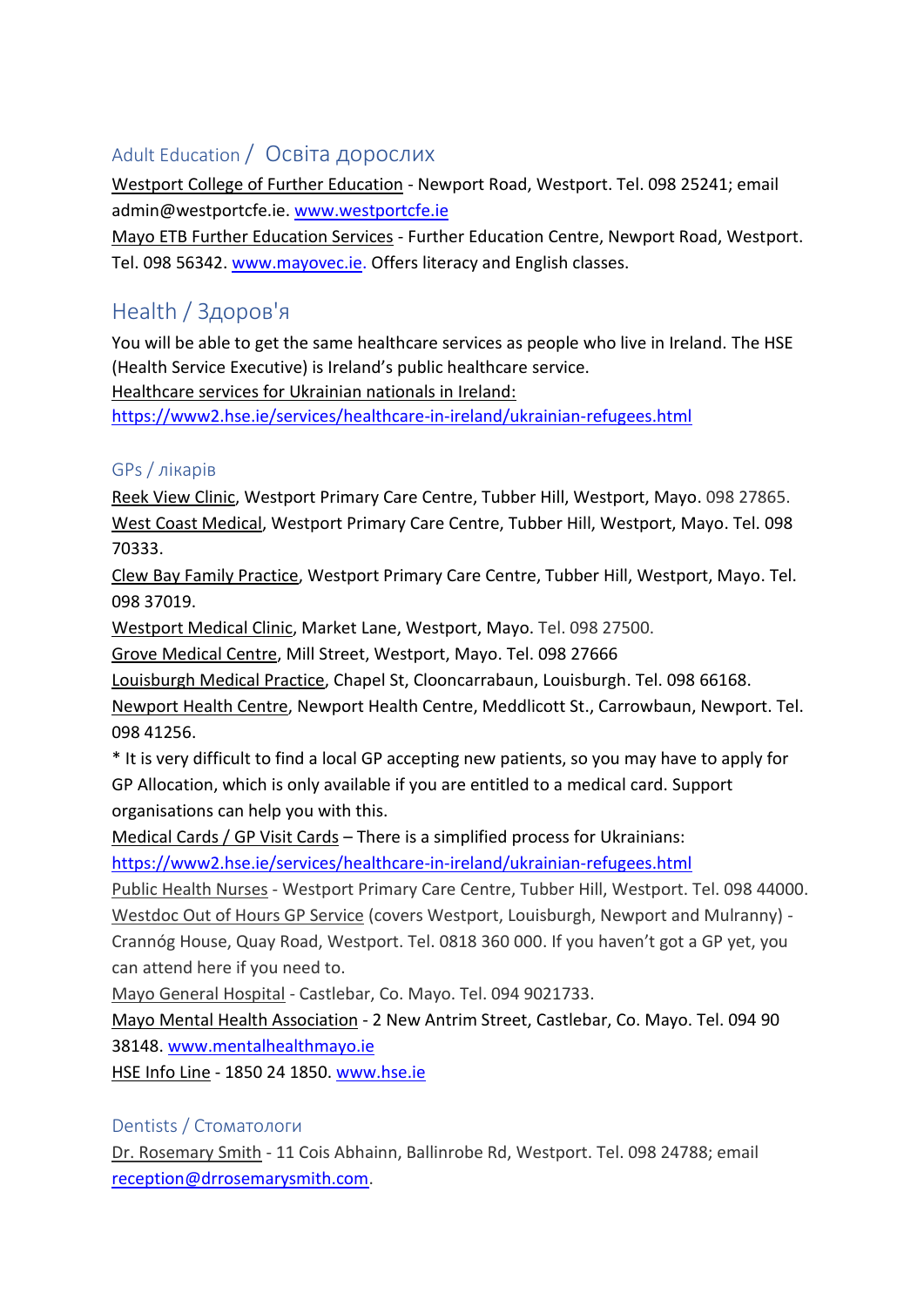Westport Dental Centre, North Mall, Westport. Tel. 098 28753. Campbell Dental Clinic, 19 South Mall, Westport. Tel. 098 25785. Mayo Dental & Implant Clinic, James St., Westport. Tel. 098 26611.

#### Opticians / Оптики

O'Farrell Opticians, North Mall, Westport. Tel. 098 27765. Eye World Opticians, Market Lane, Westport. Tel. 098 26732.

# Churches / Церкви

Orthodox Church Service - every second Sunday in the Chapel of St. Tikhon, Leitir, Islandeady, F23 RY60 at 10am.

Ukrainian Greek-Catholic Church in Ireland, Українська Греко-Католицька Церква в Ірландії – Donnycarney, Dublin. [www.facebook.com/UGCCIreland](http://www.facebook.com/UGCCIreland)

St. Marys Church (Roman Catholic) - The Mall, Westport. Tel. 098 28871; email stmaryschurchwestport@eircom.net. [www.westportparish.ie](http://www.westportparish.ie/)

Holy Trinity Church (Church of Ireland) - Newport Road, Westport. Tel. 098 25127.

Calvary Mission Church (Christian) – Distillery Road, Westport. Tel. 094 9023702; email info@calvarymission.ie[. www.calvarymission.ie/westport](http://www.calvarymission.ie/westport.htm)

Amazing Grace Church (Christian) - Castlebar Road, Sheroe, Westport. Tel. 098 29817. [www.amazing-grace-westport.com](http://www.amazing-grace-westport.com/)

## Transport / Транспорт

#### Bus Eireann

- 6 buses a day to Castlebar
- 5 buses a day to Galway
- 3 buses a day to Newport
- 1 bus a day to Louisburgh plus an extra 1 on a Tuesday and Thursday
- 1 bus a day to Ballina

#### Tel. 0818 836 611. [www.buseireann.ie](http://www.buseireann.ie/)

Local Link Mayo - manages and coordinates the delivery of community and rural public transport Services. From Westport there are services to Newport, Tiernaur, Islandeady, Kilmeena and Castlebar. They offer door to door pickups and some evening services.

Tel. 094 9005150. [www.locallinkmayo.ie](http://www.locallinkmayo.ie/)

Iarnród Eireann (Irish Rail)

Westport Railway Station on Altamount Street provides 5 daily outward and return Dublin trains on weekdays and 4 on weekends.

Tel. 0818 366222[. www.irishrail.ie](http://www.irishrail.ie/)